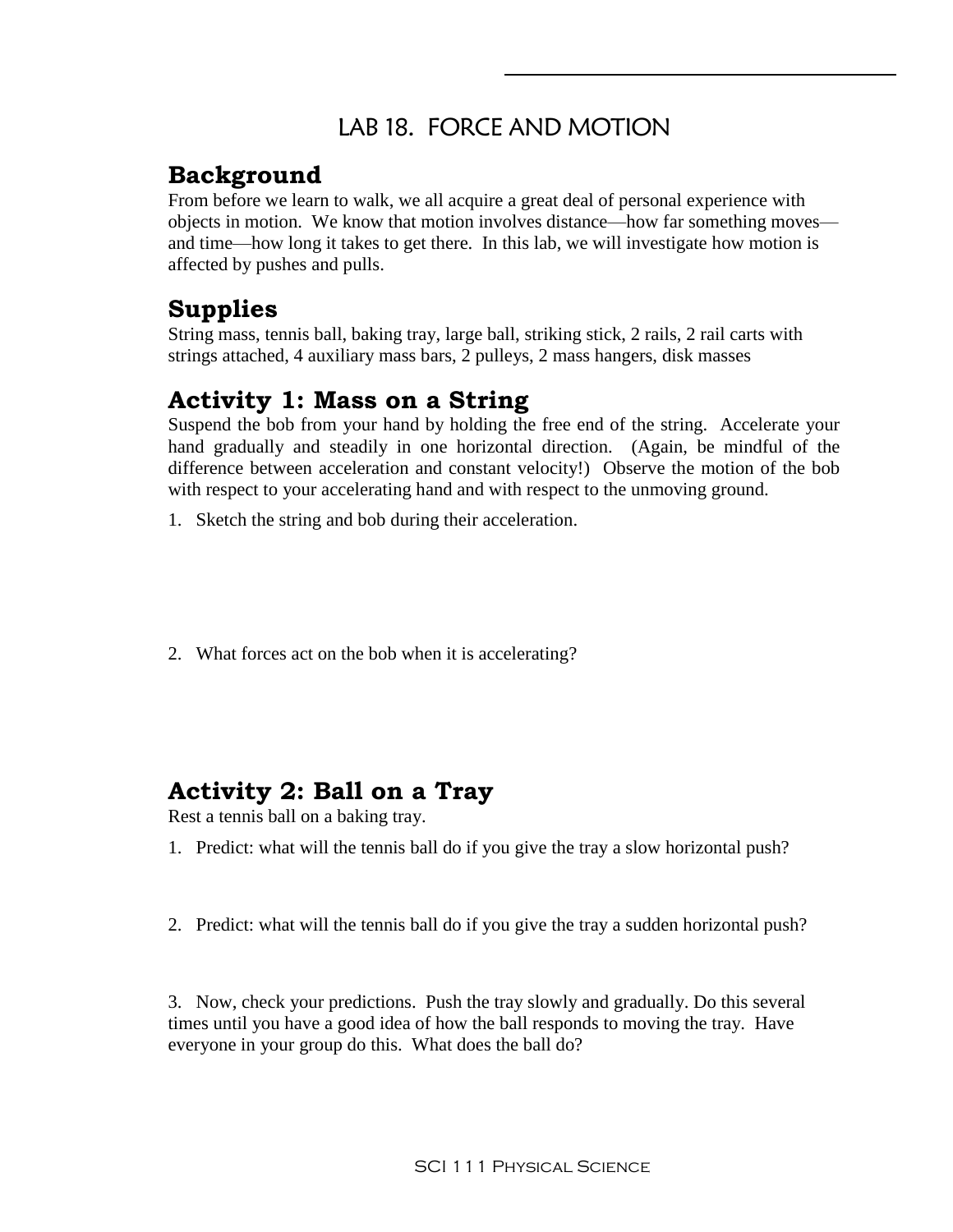4. Repeat, this time pushing the tray more suddenly and quickly. Does the ball stay with the tray? Or does it stay with the table? Does the ball move? If it moves, in which direction does it move?

5. Move the tray and ball together so that the ball moves along with the tray, that is, the ball does not change its position on the tray. Quickly stop the tray. What does the ball do?

# **Activity 3: Stickball**

Put a ball on an open area of the floor. Move it around by tapping it on the side with a stick. (Hands tend to catch and stick to the ball; it's easier to give a pure push with a stick.) Don't push on the top of the ball—just on the side!

1. While the ball is rolling, try to push it with the stick to change its **speed** (make it faster and slower), but not the **direction** it is moving. Take turns until everyone in the group can do this easily. What do you need to do?

2. Predict: If the ball is moving in one direction  $(\rightarrow)$ , how will it move if you tap it with the stick in a direction *perpendicular* to the direction that it is moving ( $\uparrow$  or  $\downarrow$ )?

3. Check your prediction. As the ball rolls, tap the ball in a perpendicular direction with the stick. How does it move? Sketch it, showing the directions of the initial motion, the tap, and the final motion.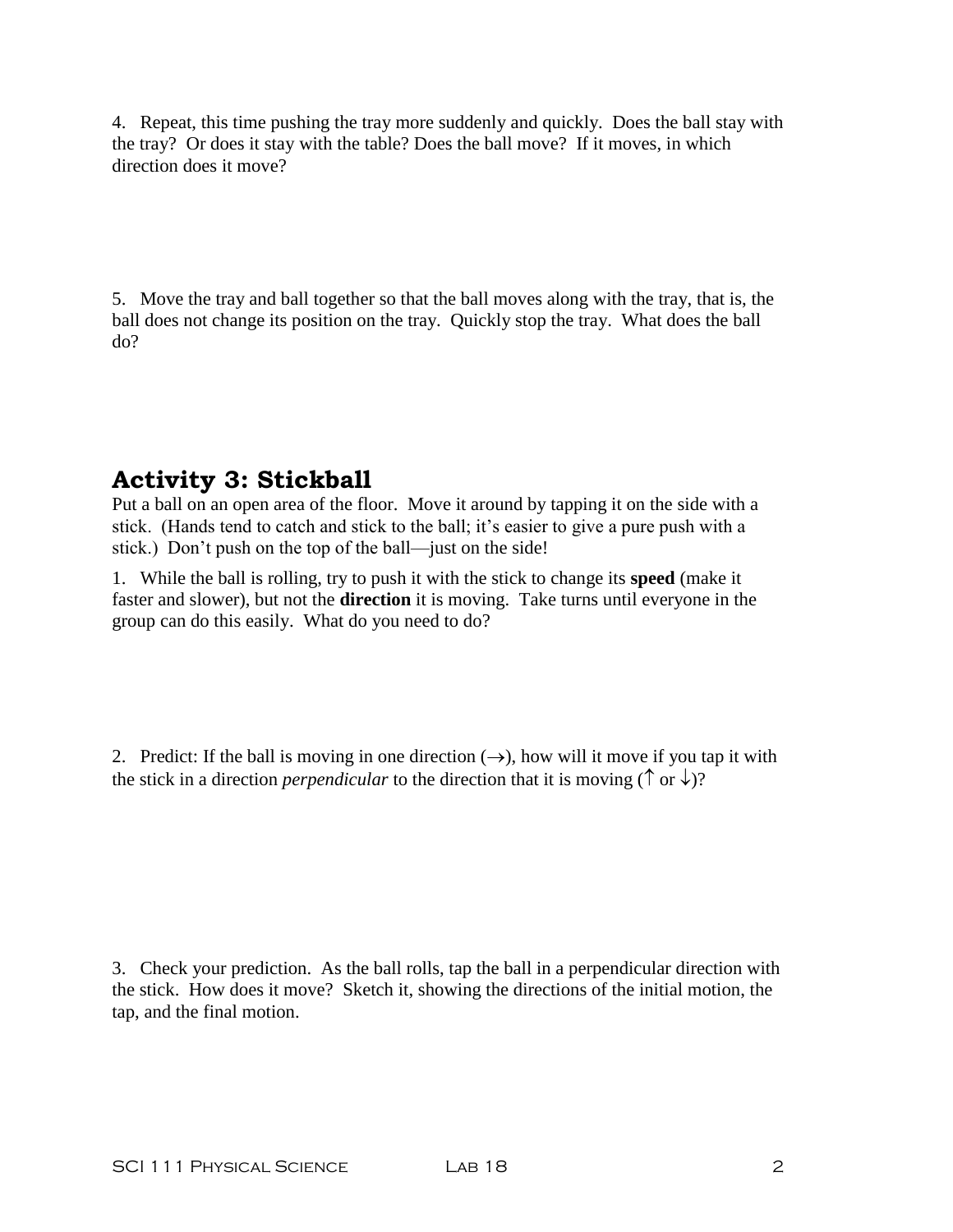# **Activity 4: Rail cart drag races**

In this activity, you will apply a pulling force to a cart using a weight on a string. A pulley transforms the vertical force of the weight to a horizontal pull on the cart. You will determine how changing the force of the pull on the cart or changing the mass of the cart affects the cart's motion.

Make sure that the two tracks are parallel, level, and side-by-side. Place a cart in the center of each track. Check that both tracks are level by giving the carts pushes in each direction. The carts should neither speed up nor stop quickly (some friction is unavoidable). Also check the carts: they should roll smoothly, with no grinding sounds.

One of the carts ("cart 1") is pulled by a string tied directly to a 15-g weight. This weight should not be changed. The other cart ("cart 2") is pulled by a string that can be loaded with different weights. The beds of the carts can also be loaded with metal bars. The two carts have about the same mass, and each metal bar has about the same mass as a cart.

#### **Qualitative**

Begin with 15-g weights pulling both carts. Have someone ready to catch each cart when it reaches the end of the track. Pull both carts to the backs of their tracks and run the strings over the pulleys. Release both carts at the same time.

1. How does the motion of the two carts compare? Does one cart reach the end of its track before the other? If so, which cart, and by about how much?

2. Predict: What will happen if you increase the force pulling cart 2, but not cart 1?

3. Check your prediction. Add some weight to the string for cart 2. Release both carts together from the backs of their tracks again. Does one cart reach the end of its track before the other one? If so, which cart, and by about how much?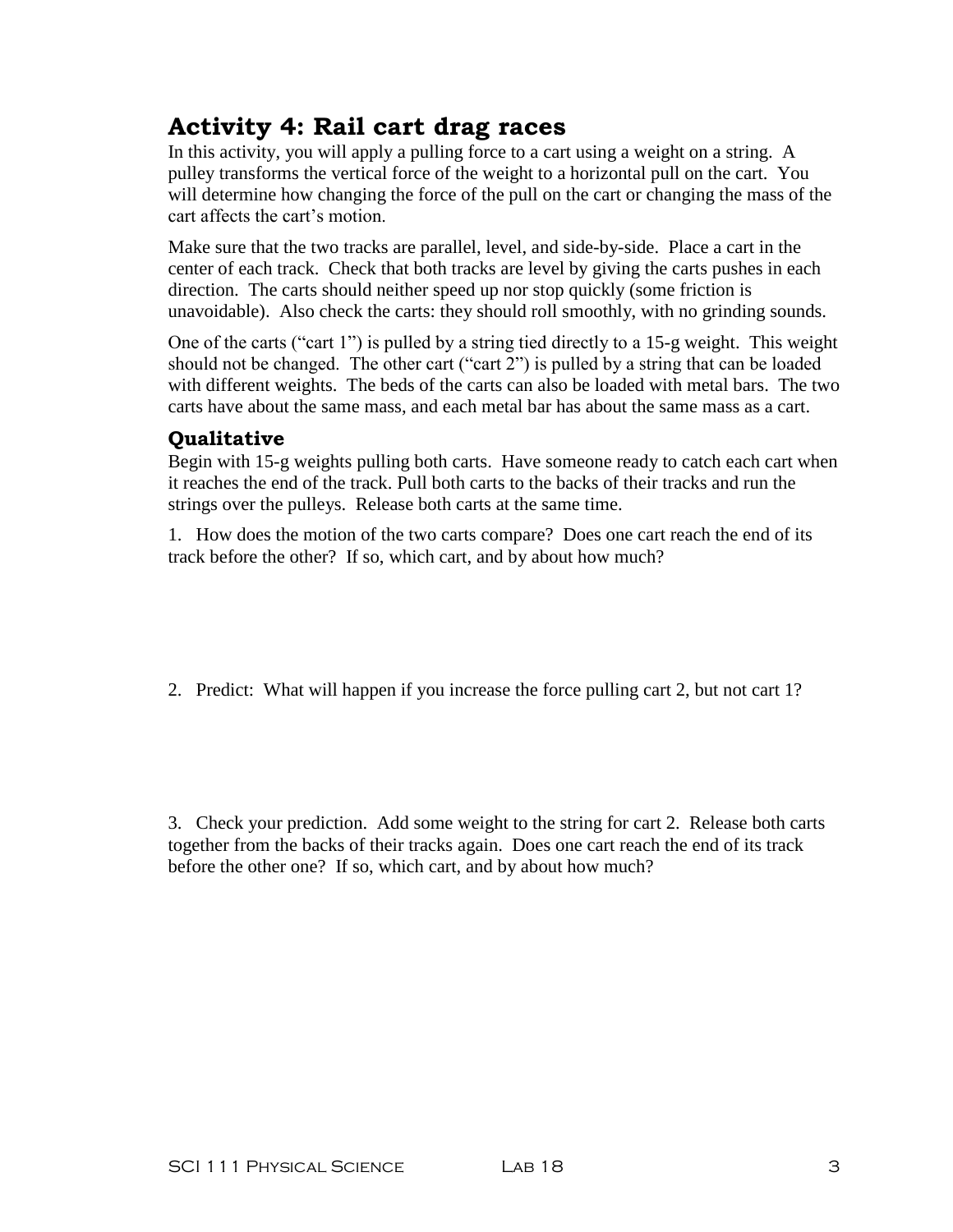4. Predict: What will happen if one cart is more massive than the other, but both carts have the same force pulling them?

5. Check your prediction. Make the pulling weights for both carts 15 g again. Load a metal bar onto the bed of cart 2. Run the drag race again as before. How does the motion of the two carts compare this time? Does one cart reach the end of its track before the other one? If so, which cart, and by about how much?

#### **Quantitative**

This time, you will vary the mass of cart 2 by loading it with metal bars. Instead of simply seeing how fast it moves compared to cart 1, you will adjust the weights on the string to make cart 2 move exactly as fast as cart 1.

Begin with the weights pulling both carts at 15 g. Run the drag race to confirm that they finish close to each other. If they do not, check the masses, the tracks, the pulleys, and the wheels of the carts.

1. Load a metal block onto cart 2. Adjust the weight hanging from its hook so that when you run the drag race, both carts finish close to each other. Record the weight used in the table below.

2. Now load two metal blocks onto cart 2. Again, adjust the weight pulling cart 2 to make it run the drag race as fast as cart 1. Record the weights in the table below.

| blocks on<br>cart 2 | mass ratio<br>$(\text{cart } 2)/(\text{cart } 1)$ | weight on 2's<br>string | Pull weight ratio<br>$(\text{cart } 2)/(\text{cart } 1)$ |
|---------------------|---------------------------------------------------|-------------------------|----------------------------------------------------------|
|                     |                                                   |                         |                                                          |
|                     |                                                   |                         |                                                          |
|                     |                                                   |                         |                                                          |

**Weight pulling cart 1's string: g**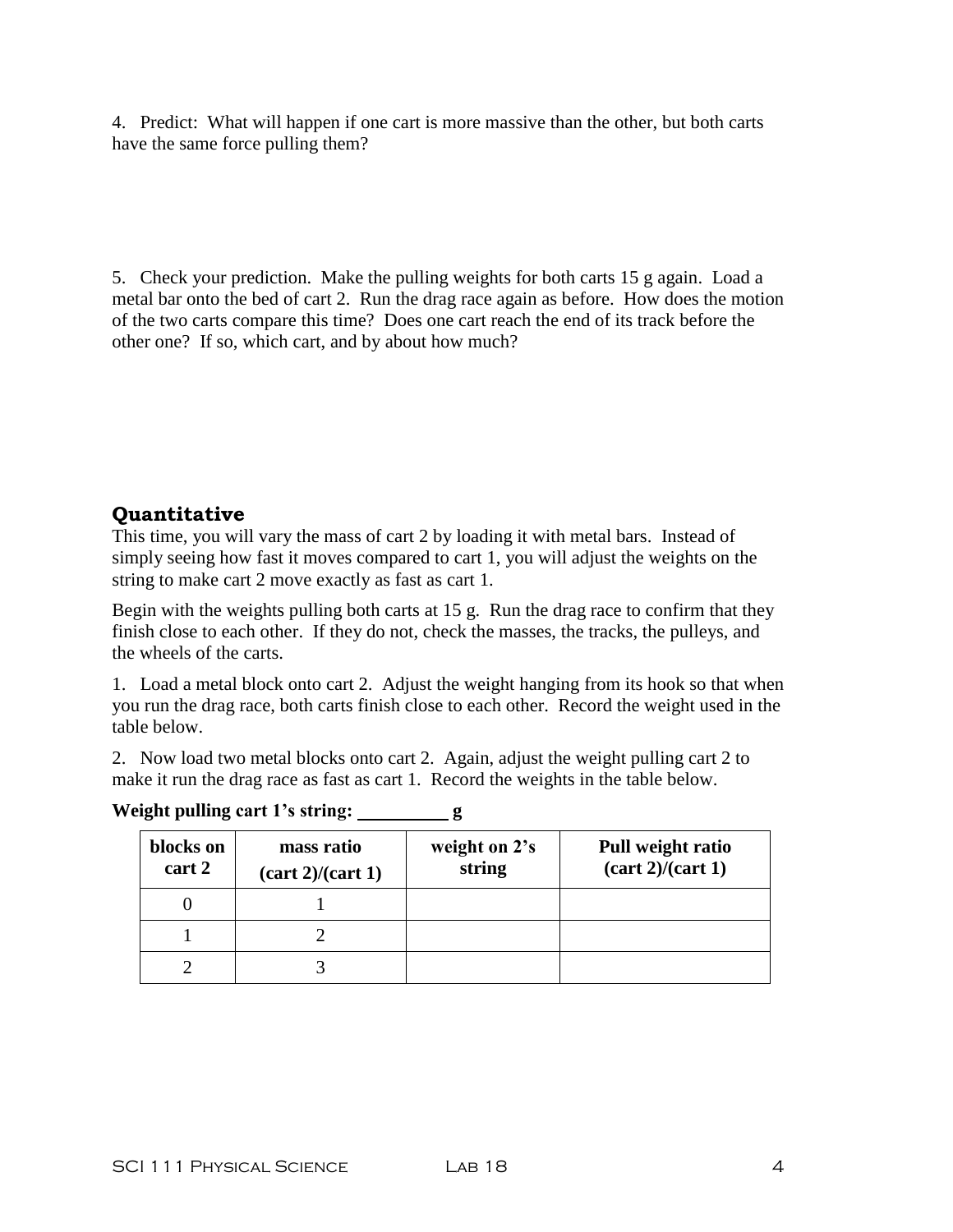3. Graph your data in the grid below.



4. Draw a straight line through the data points on your graph and project it back to the *y*-axis (vertical). Does the straight line fit the three data points reasonably well?

5. If your line fits the data, where does it cross the *y*-axis? (This is the projected force required to accelerate cart 2 as quickly as cart 1 when cart 2 has zero mass.)

6. What is the slope of the line? To find the slope, pick two convenient points on the line (not necessarily data points) where you can easily read the *x*- (horizontal) and *y*- (vertical) values. We'll call these points point  $1 = (x_1, y_1)$  and point  $2 = (x_2, y_2)$ . The *rise* of the line between point 1 and point 2 is  $rise = y_2 - y_1$ , (the vertical distance between the two points) and the *run* of the line between these points is  $run = x_2 - x_1$  (the horizontal distance between the two points). The slope is *slope = rise/run*.

- *rise* =
- $run =$
- *slope* =